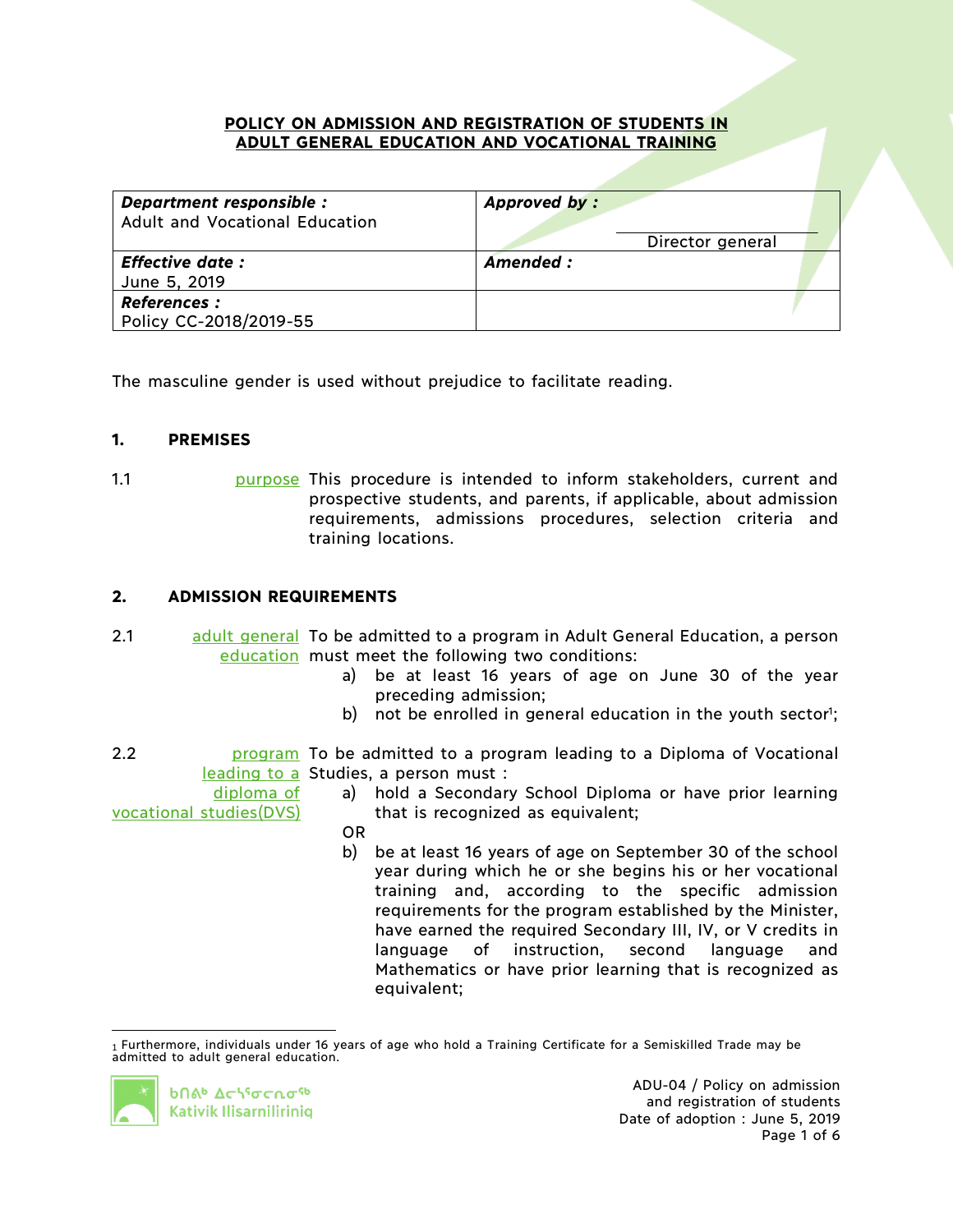- OR
- c) be at least 18 years of age upon entry into vocational training and have the functional prerequisites, that is, successful completion of the General Development Test (GDT) as well as, according to the specific admission requirements for the program established by the Minister, have the specific prerequisites in language of instruction and/or mathematics;

OR

- d) have earned Secondary III credits in language of instruction, second language and mathematics in the programs established by the Minister and be taking, concurrently with his or her vocational training, general education courses in Secondary Cycle Two programs established by the Minister and required for admission to the program leading to a DVS and for the awarding of a diploma;
- OR
- e) in the case of a student who is at least 18 years of age when beginning training, and who was not enrolled as a full-time student in the regular sector within the past six months, the prerequisites are determined on a case-bycase basis following an analysis of the student's records. This analysis must take into account academic equivalencies, fluency in the language of instruction as well as the student's personal motivation.
- 2.3 study leading To be admitted to a program leading to an Attestation of to an attestation Vocational Specialization (AVS), a person must:
	- of vocational specialization (AVS)
- a) hold a Diploma of Vocational Studies (DVS) related to the trade or occupation corresponding to the program selected or have been granted recognition of equivalent learning<sup>2</sup>;
- OR
- b) practice a trade or occupation related to the program.
- 2.4 **how to To apply for one of Kativik Ilisarniliriniq's Adult Education** apply programs, the following options are available:
	- a) The Adult Education Application Form may be completed directly on the website at:

https://www.kativik.qc.ca/adult-education/student-application/.

The completed form will then be sent to a SARCA counsellor (Service d'accueil, de référence, de conseil et d'accompagnement) in Adult Education.



 $\overline{a}$ 

<sup>2</sup> Note : There are no admission requirements for the Starting a Business program.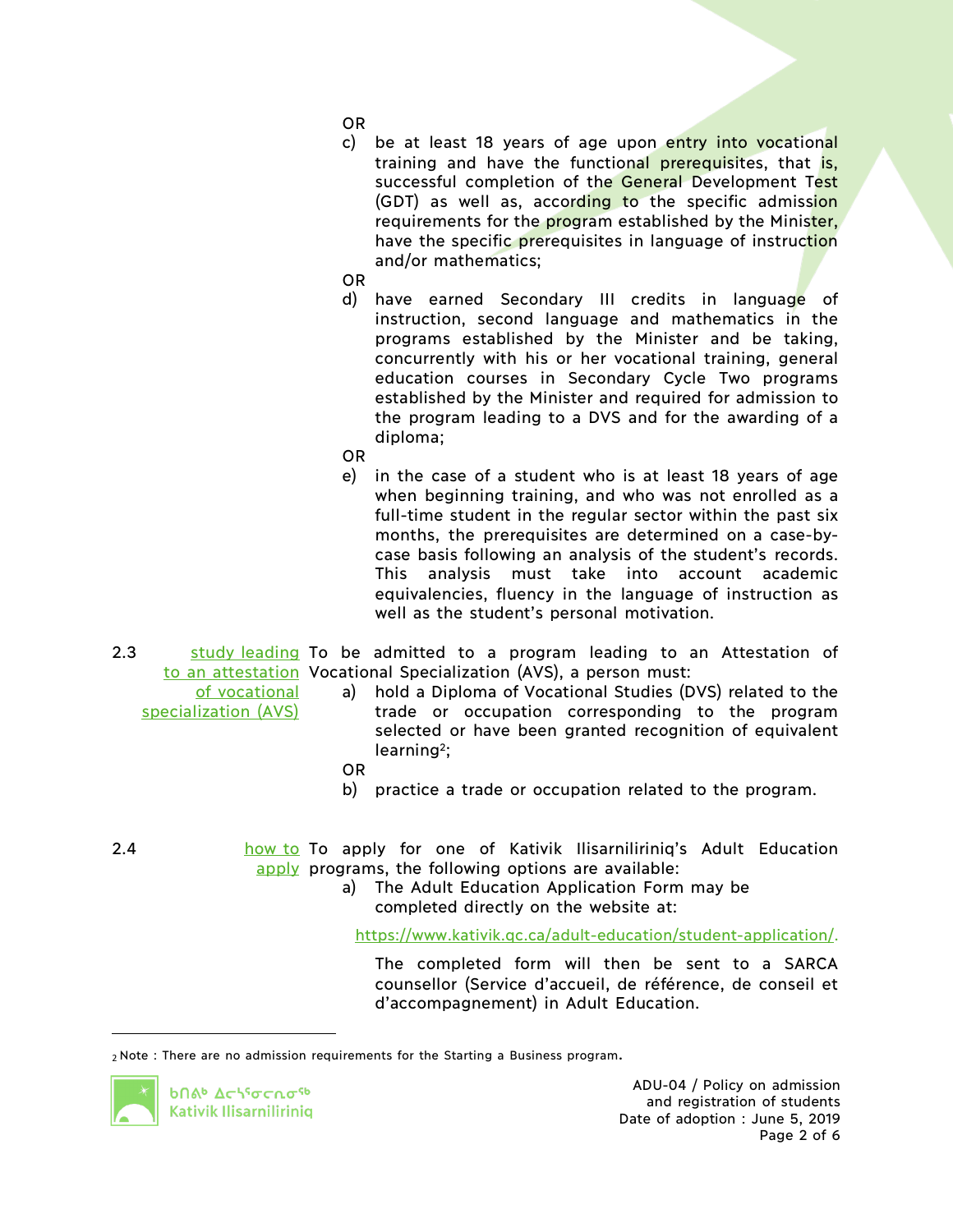- b) Applicants may apply in person at one of our training centres (see list in Appendix) and submit all required documents. The completed form will then be forward to a SARCA counsellor.
- c) If there is no training centre in a given community, applicants may contact a SARCA counsellor directly (see contact information in Appendix) or complete an application form available at the secondary school in that community.

# 2.5 **required** The only document required for registration is:

• An original or certified true copy<sup>3</sup> of the birth certificate (long version issued by the Directeur de l'état civil).

## 2.6 registration **General education (ongoing admissions):**

- The application form must be submitted to a SARCA counsellor along with all supporting documents before the desired start date.
	- The advisor will communicate with the student in order to assess his or her student recors and develop a customized training plan in line with his/her acquired competencies, needs and objectives.

### **Vocational training**:

- The application form and all supporting documents must be submitted at least **2 weeks prior** to the program start date. Some programs have ongoing admissions. Applications received after this period will only be considered on a space availability basis only.
- 2.7 admission Applicants may only submit one application form at a time for the to many programs offered. A new application may be submitted only after programs the verdict on the initial admission application has been received.

# **3. PROCESSING APPLICATIONS FOR ADMISSIONS**

Applications must be submitted along with all required supporting documentation. Applications received by the due date will take precedence over those received at a later time. Admission requirements must be met by all applicants regardless of when their application is received by Adult Education.

 <sup>3</sup> A certified true copy is a copy of an original document that is mandatorily certified true to the original by a Quebec educational establishment either by signing or by stamp.



documents

period and deadline to

submit documents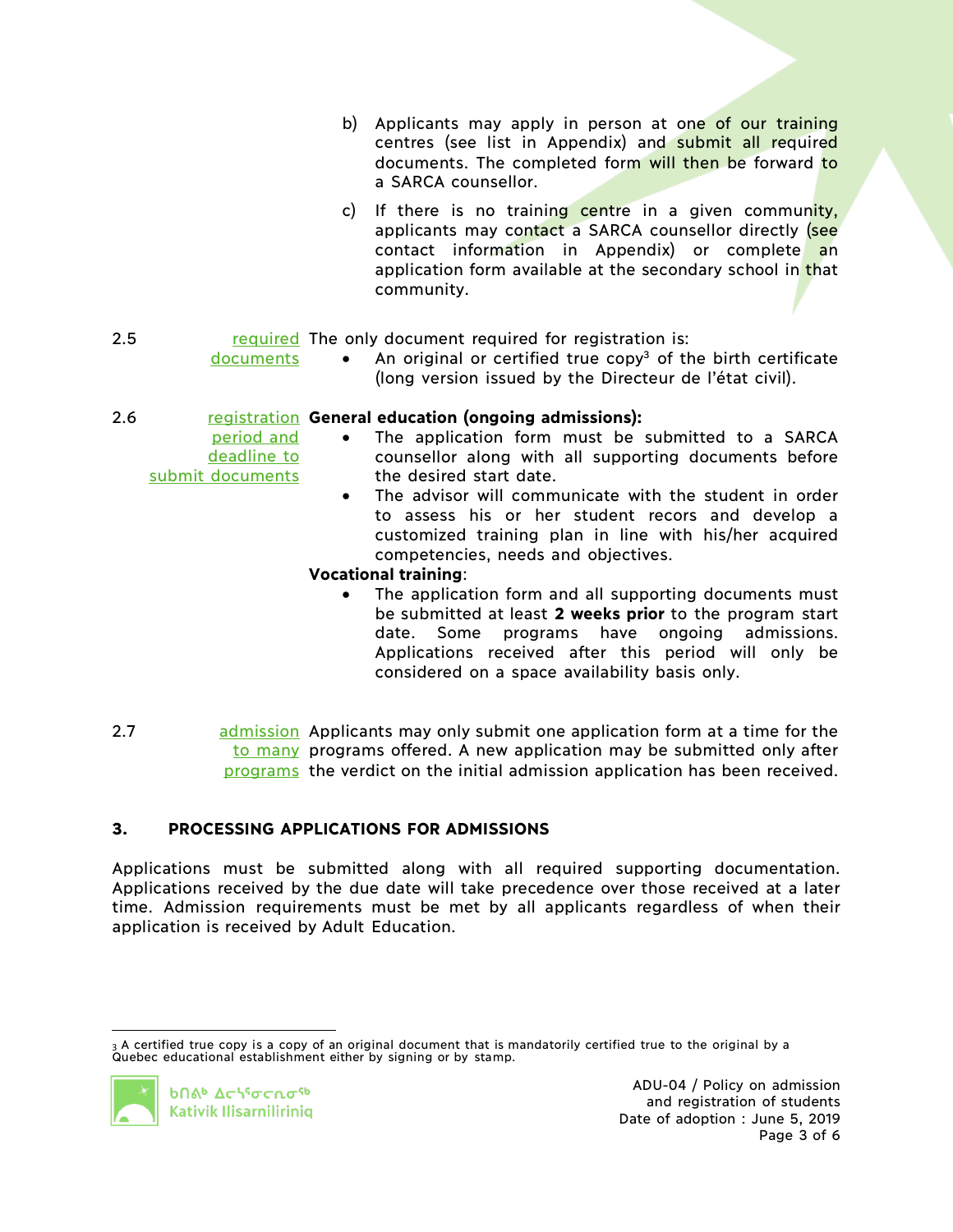3.1 **training A SARCA counsellor analyzes the applicant's entire file and** profile communicates with the applicant **within a maximum of 3 days** to schedule a meeting.

At the meeting, the SARCA counsellor will:

- Determine the training objectives;
- Assess the academic record;
- Evaluate the possibility of aquired competencies;
- Recommend the type of training (full-time, part-time, distance education, RAC);
- Determine the compulsory and complementary subjects to complete in order to achieve the desired objectives;
- Determine the starting course code (a level higher than the one already completed);
- Determine attendance and the approximate number of training hours;
- Complete the training profile;
- Sign and have the training profile signed:
- Inform the student of the location, schedule and start date of studies;
- Complete the registration form and forward it to the centre for the student to sign on the first day of classes.
- 3.2 **Source Student On the first day of training, students must sign their registration** identity forms. The forms will then be sent to the facility's technician to be kept in the student's file.
- 3.3 confirmation The SARCA counsellor communicates with students to advise of admission them of their training start date. to vocational training
- 3.4 **and a service** offering is completed at the start of training. This general education offer indicates the start and end date of training as well as the service offering number of hours scheduled per week for the student. Also included is the teaching service.

## **4. SELECTION CRITERIA**

When the number of applicants meeting the admission requirements exceeds the number of spaces available in a vocational training program, a Selection Committee <sup>4</sup> will be created to evaluate applications and select candidates.

Additional selection criteria will apply including, but not limited to, an analysis of academic records, attendance records, career plan and/or previous work and experience.

 <sup>4</sup> The Selection Committee is made up of education consultants, a manager and other members, if necessary.

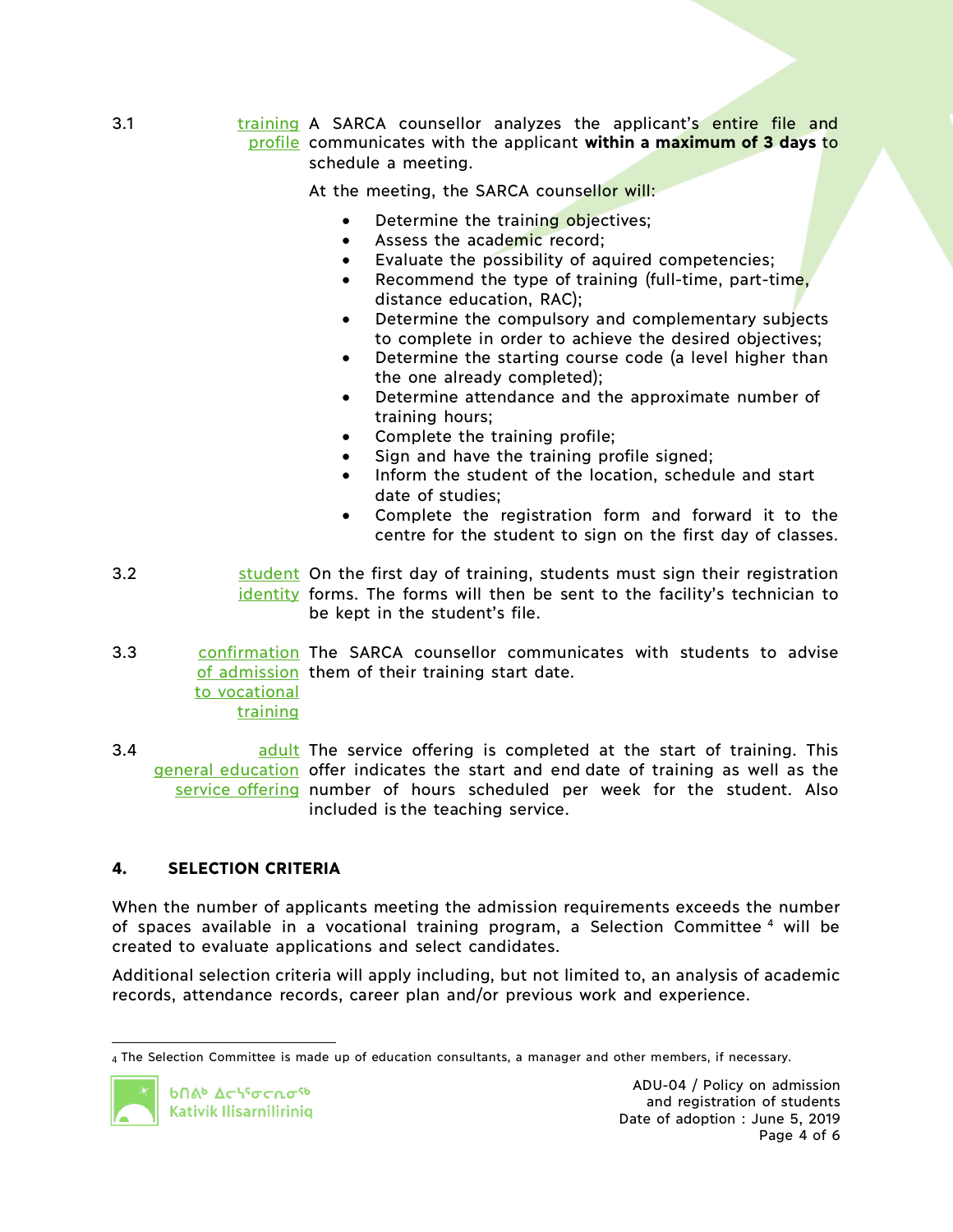## **5. GOING BACK TO SCHOOL**

- 5.1 steps Students who have only completed a part of their studies and left to follow school for a reason that was considered valid by Adult Education, must meet with a SARCA counsellor. Following this meeting, the steps to follow in order to go back to school will be provided and a new and updated training profile will be created.
- 5.2 **upgrading In order to ensure conditions for student success, Adult Education** may request an assessment of the level of proficiency of skills already certified and recommend an upgrading of these skills prior to going back to school.
- 5.3 going back to Any student who has been expelled from a program offered by school after Adult Education and Vocational Training may not reenroll in an expulsion another program for at least six (6) months following the expulsion date.

## **6. APPLICATION AND INTERPRETATION**

- 6.1 **business** procedure replaces all other procedures of Kativik provisions Ilisarniliriniq pertaining to this subject, while respecting the policies and directives adopted by the Council of Commissioners, if applicable.
- 6.2 **application** All persons mentioned in this procedure must comply with all the and interpretation provisions provided for and all management personnel of the school board must ensure that all the provisions of this procedure are applied and respected.

The Administration of Adult Education is responsible for providing support on the interpretation of this procedure and ensuring that this procedure is updated as needed.

6.3 exemption from Any exemption from the application rules contained herein must the rule application be approved by the Administration of Adult Education. rules